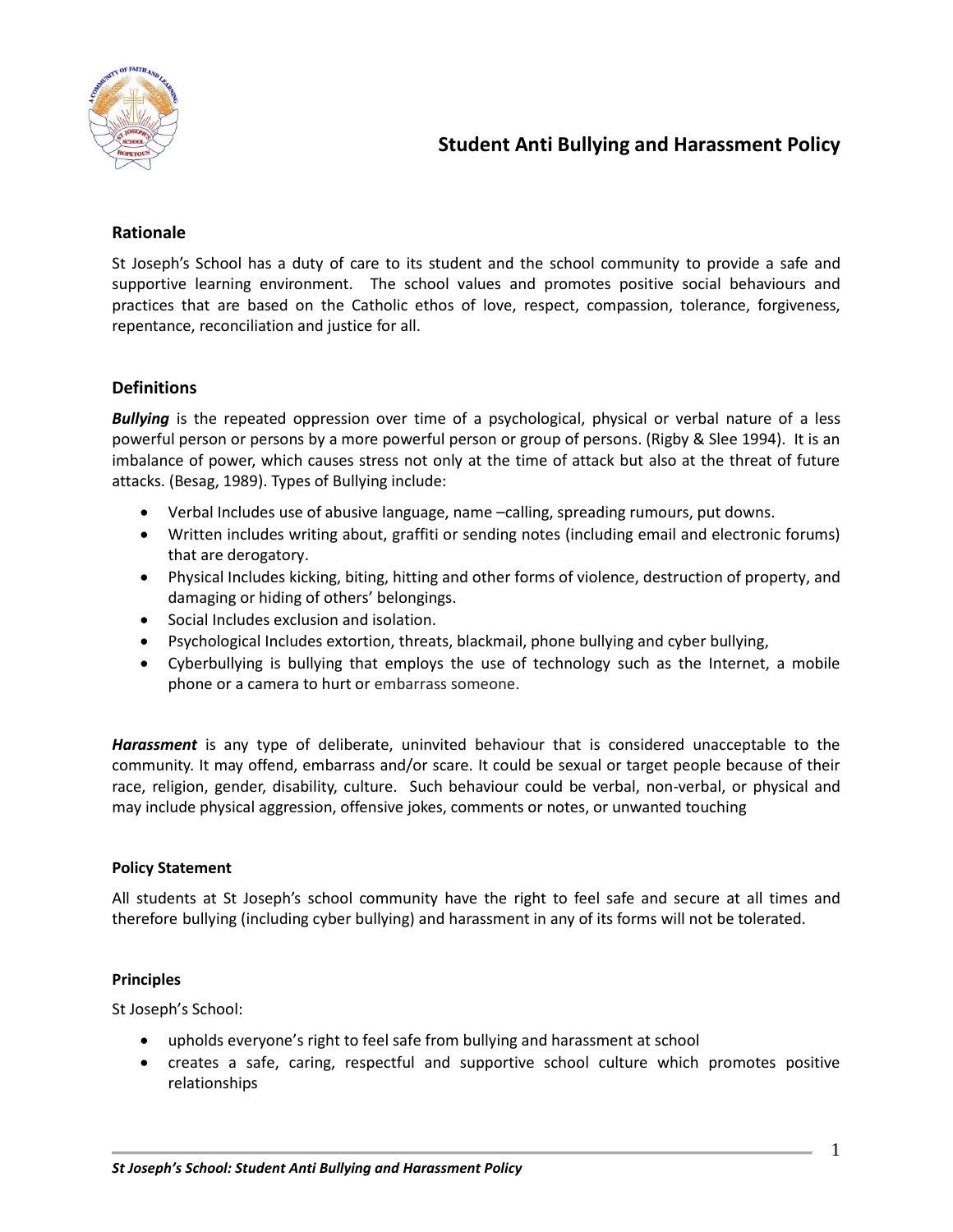- articulates high expectations of all members of the school community to value diversity and treat all individuals with respect, fairness and dignity.
- Implements a school-wide approach to deal with and educate students on bullying (including cyber bullying) and harassment in a consistent and systematic way. This includes developing student skills in reflecting on their own behaviours to build their capacity to interact positively with others .
- provides effective leadership which is alert and proactive in developing strategies to manage and prevent bullying and harassing behaviours
- provides staff with appropriate professional learning to keep abreast of evidence-based strategies
- uses relationship-based pedagogy such as cooperative learning and problem-solving to implement curriculum
- regularly monitors and evaluates the student anti-bullying and anti-harassment policy procedures and practices.
- provides accesses to the Anti-Bullying and Anti-Harassment Policy via the school website

## **Implementation**

- Staff will be informed of the student anti-bullying and anti-harassment policy as part of induction and at staff meetings. Professional learning will be provided to continue to build staff capacity to respond to student bullying and harassment and the implementation of evidenced– based strategies for positive social behaviours.
- Awakenings (CEOB) Religious Education program is critical in promoting an understanding of a Catholic perspective and expectations on positive social behaviours. This perspective will be integrated into all curriculum strategies and in dealing with any disciplinary consequences to support and educate students on bullying and harassment.
- All complaints of bullying or harassment will be heard in confidence and taken seriously and will be investigated while respecting confidentiality (Refer to Prevention Levels and Consequences).
- Preventative curriculum programs that promote resilience, life and social skills, assertiveness, conflict resolution and problem solving are implemented across the school.
- Teachers are expected to be organised within their classrooms and consistently reinforce school and class norms
- Teachers respond appropriately to student concerns for safety and that the behaviour is the focus of the process in investigating and considering any consequences.
- Student voice and leadership is encouraged through student council and feedback on learning and safety in the school environment.
- Strategies such as social skills programs, Buddies, Peer Tutoring will be implemented as required.
- The school will promote inclusiveness through its learning and teaching strategies, positive student-teacher relationships and engagement of families in student learning to promote a safe and supportive environment.
- The school will promote the positive use of technology, incorporate safe technology use and rules, and inform students of potential personal safety issues.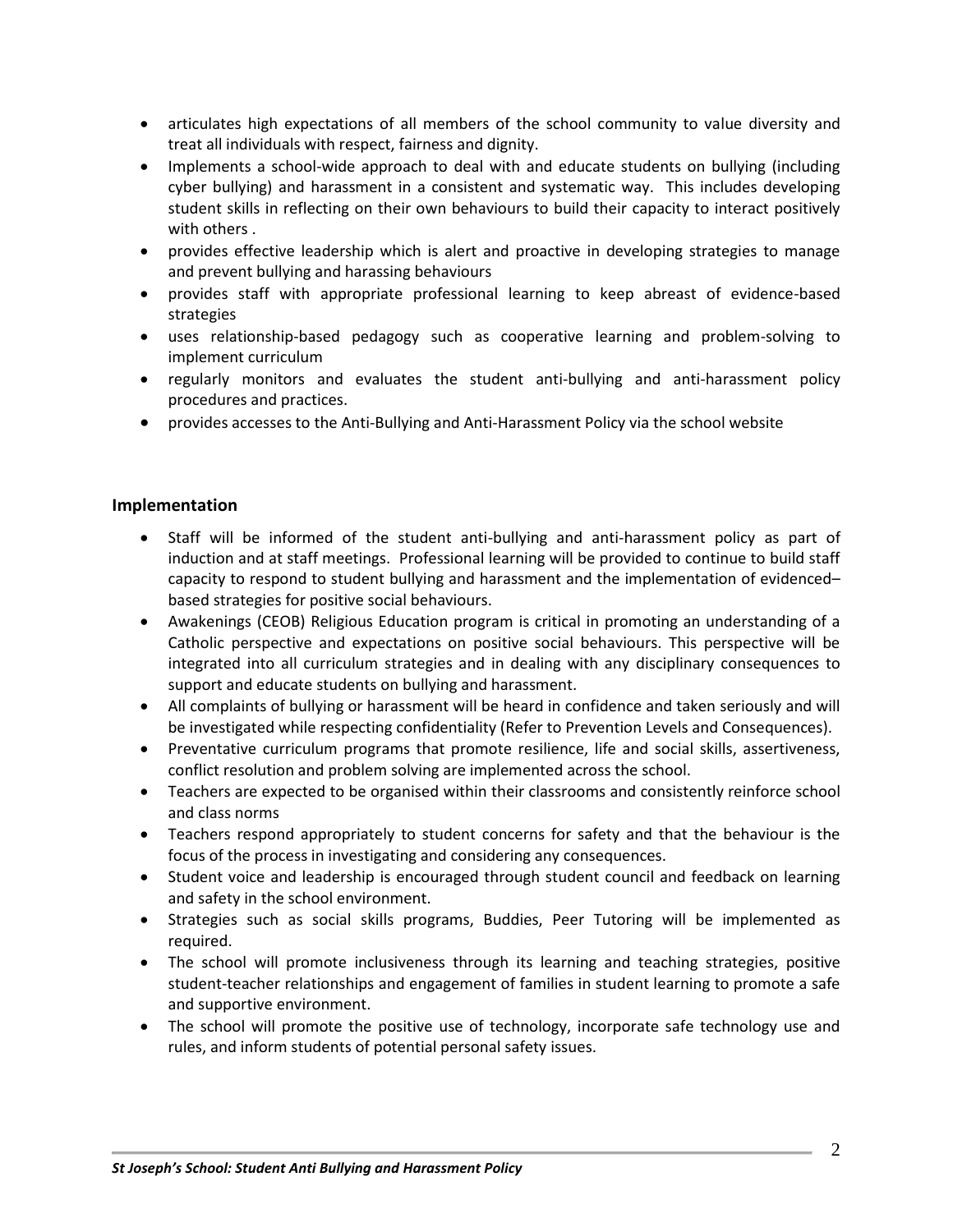Disciplinary consequences for bullying (including cyber bullying) and harassment will comply with the school's Behaviour Management Policy and the BDSAC Positive Behaviour Support Guidelines and includes processes for serious/major or consistent offences.

## **Responsibilities**

- All members of the St Joseph's School community have a responsibility to ensure that everybody feels safe and comfortable within our school by reporting all incidents of bullying or harassment as soon as possible. Passive by-stander behaviour will not be accepted.
- The staff of St Joseph's School will deal with any alleged harassment/bullying complaint seriously, sympathetically, promptly and confidentially.
- Reports should be made to an appropriate person, such as the principal or class teacher.
- All allegations and reports of bullying and harassment incidents will be documented.
- The principal is responsible for coordinating the documentation of bullying and harassment incidents.
- The principal will be responsible for analysing bullying and harassment incident data and making recommendations to staff to improve policy, procedures and practices.
- Classroom teachers will implement safety in the environment surveys as directed or according to an identified need.

## **Prevention Levels and Consequences**

*Primary Prevention* at St Joseph's will include:

- programs that promote resilience, life skills and protective factors.
- curriculum provision of the essential knowledge, skills and behaviours students need as described in Health and Physical Education, Personal and Social Capability and Civics and Citizenship
- discussions at the beginning of the school year, and repeated as needed, clarifying with staff, students and parents their responsibilities in regard to preventing and reporting bullying and harassment, and the process the school uses when bullying (including cyberbullying) and harassment is reported
- ensuring that learning experiences are inclusive of all students
- adherence of staff and students to actively promote the stance of no put-downs.
- informing the school community about all elements to the school's approach and are regularly reminded and encouraged to report any problems such as through school newsletter.
- providing students and parents information on cyberbullying

*Early Intervention* at St Joseph's will include:

- encouraging students to report bullying or harassment incidents upon themselves or others
- classroom teachers regularly reminding students to report incidents, and emphasise that reporting is not dobbing
- providing students with strategies if they were to be bullied or harassed or witness someone who is bullied or harassed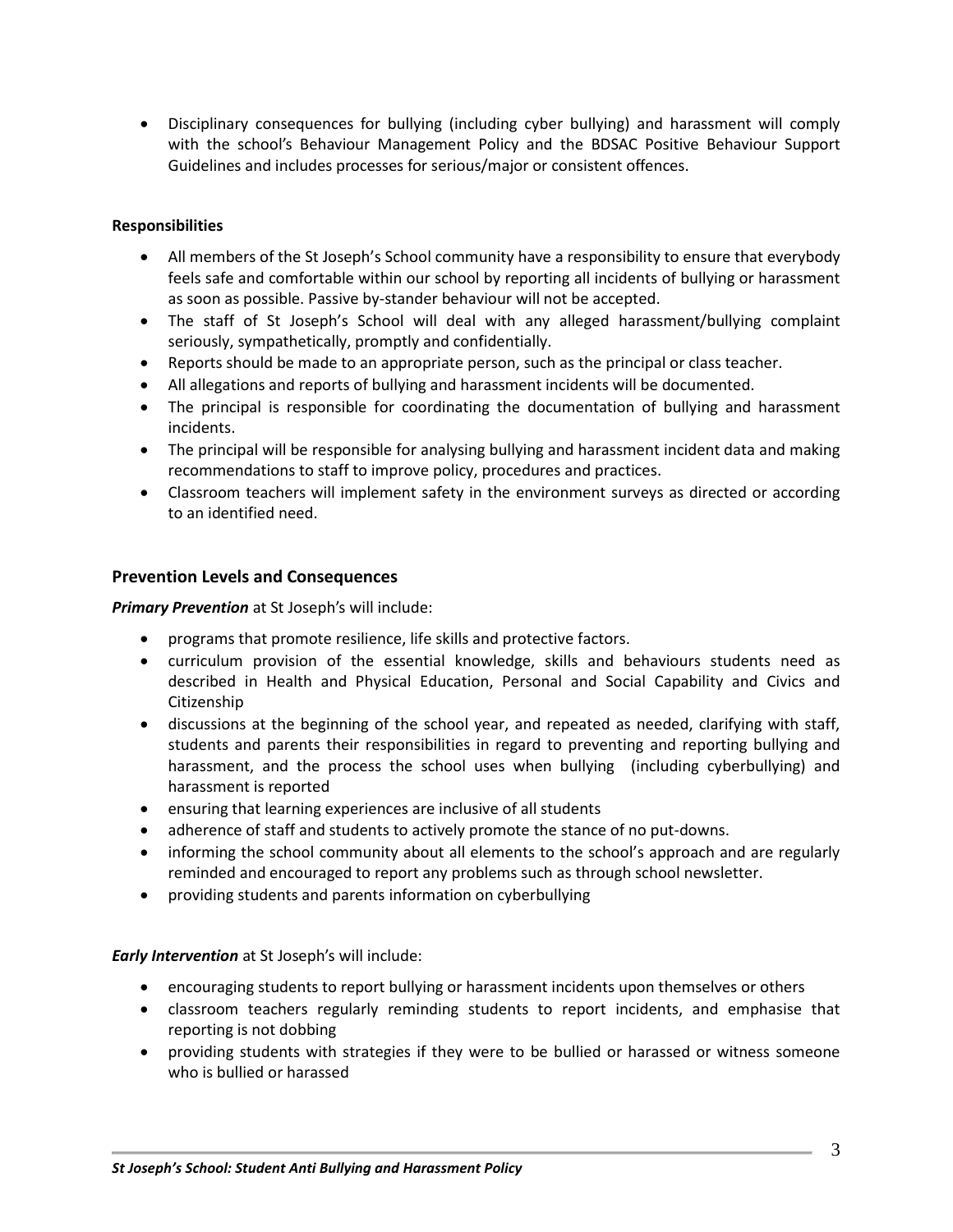#### *Intervention Procedures* at St Joseph's School includes:

- Students or staff are to immediately notify the principal who will initiate the process of response.
- Once identified, bully, victim and witnesses are spoken with individually, and all incidents and any follow up are fully documented. Throughout this process the dignity of each person is to be respected and will follow procedural fairness. The principal is responsible for monitoring and maintaining this documentation.
- In the case of cyberbullying, the school may be required to contact website or phone providers or individuals requesting information to be removed or contact the police. Victims will be directed not to respond to cyberbulling and will be assisted in improving safety procedures such as changing passwords.
- Parents will be contacted and meetings will be arranged as required.
- Resolution may also include a restorative justice process that promotes each person taking responsibility for their own behaviour in order to move forward.
- Ongoing monitoring of identified bullies and victims. When necessary students will be referred to professional counselling.

*Consequences* of bullying or harassment at St Joseph's School may involve:

- exclusion from class or specific activity/event for a set period
- exclusion from the yard for a set period
- having privileges withdrawn for a set period
- development of an individual positive behaviour management plan for a set period of time, which provides immediate consequences for any breaches and is reviewed regularly. The Plan will be communicated and discussed with student's parents who will be expected to support the implementation.
- referral to the school Behaviour Management Policy and BDSAC Positive Behaviour Support Guidelines for dealing with serious offences if a student continue to re-offend. This could involve a student being suspended, or in extreme cases, implementing an assisted-transfer to another school or expelled. It is important that the procedures are appropriately followed for serious offences.

# **Communication**

The Behaviour Management Policy in conjunction with this policy is discussed with staff, students and at parent meetings at the beginning of the school year. It is reviewed on a regular basis throughout the year to ensure consistency in its application. Incident data also will be analysed regularly. This policy is on the school's website and communicated to parents through the school newsletter and parent handbook.

# **Adult Offenders**

St Joseph's School has a Safe and Sound Practice Policy: Adult Anti Bullying and Harassment which is in accordance with the *CECV Safe and Sound Practice Guidelines* and will be followed if an adult is the perpetrator.